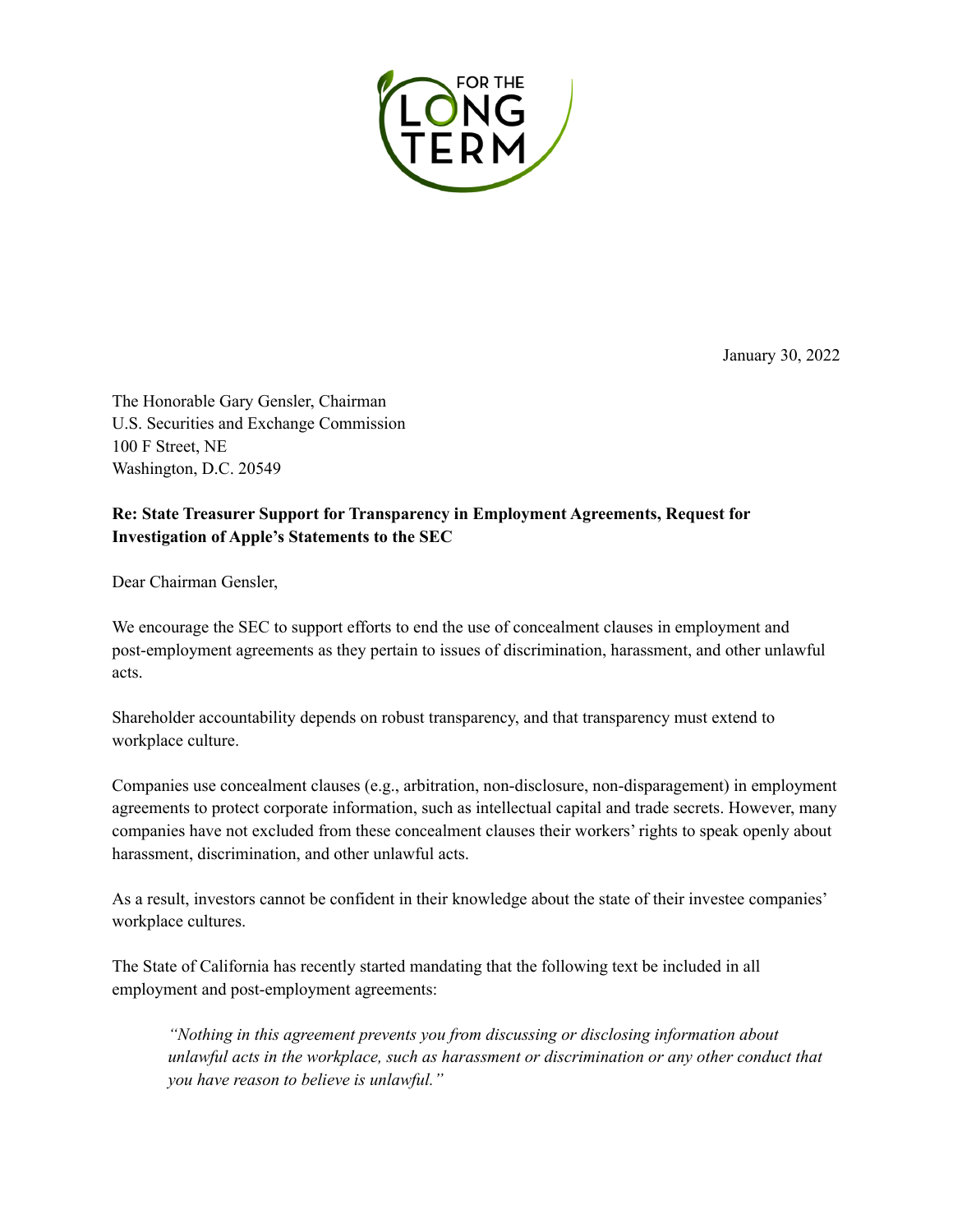We endorse this solution and encourage the SEC to increase transparency in the market by helping to spread this effort beyond California's workers.

We further request that the Securities and Exchange Commission investigate Apple's statements to the SEC about their use of employment and post-employment agreements in their letter to the SEC [dated](https://www.sec.gov/divisions/corpfin/cf-noaction/14a-8/2021/niaapple101821-14a8-incoming.pdf) [October](https://www.sec.gov/divisions/corpfin/cf-noaction/14a-8/2021/niaapple101821-14a8-incoming.pdf) 18, 2021. [Multiple](https://www.businessinsider.com/apple-sec-response-under-scrutiny-after-whistleblower-comes-forward) news [reports](https://www.reuters.com/world/us/former-apple-worker-inspires-washington-state-measure-seeking-curb-ndas-2021-11-24/) have stated that whistleblower documents demonstrate Apple uses the very concealment clauses it repeatedly claimed it does not use in its bid to have the SEC grant No Action relief.

We are interested to learn whether or not Apple misled the Commission and investors about this matter, and we are hopeful that the SEC will act to preserve the integrity of the shareholder proposal process.

For further information or discussion on the importance of transparency in employment agreements to state Treasuries or about Apple's statements to the SEC, please contact Dave Wallack at [dave.wallack@forthelongterm.org](mailto:dave.wallack@forthelongterm.org) or any of us directly.

Signed,

Sitte Yagosin

Seth Magaziner Rhode Island General Treasurer

Fiona Ma California State Treasurer

Cillen C. Davis

Colleen C. Davis Delaware State Treasurer

Michael & Fitzgerald

Michael L. Fitzgerald Iowa State Treasurer